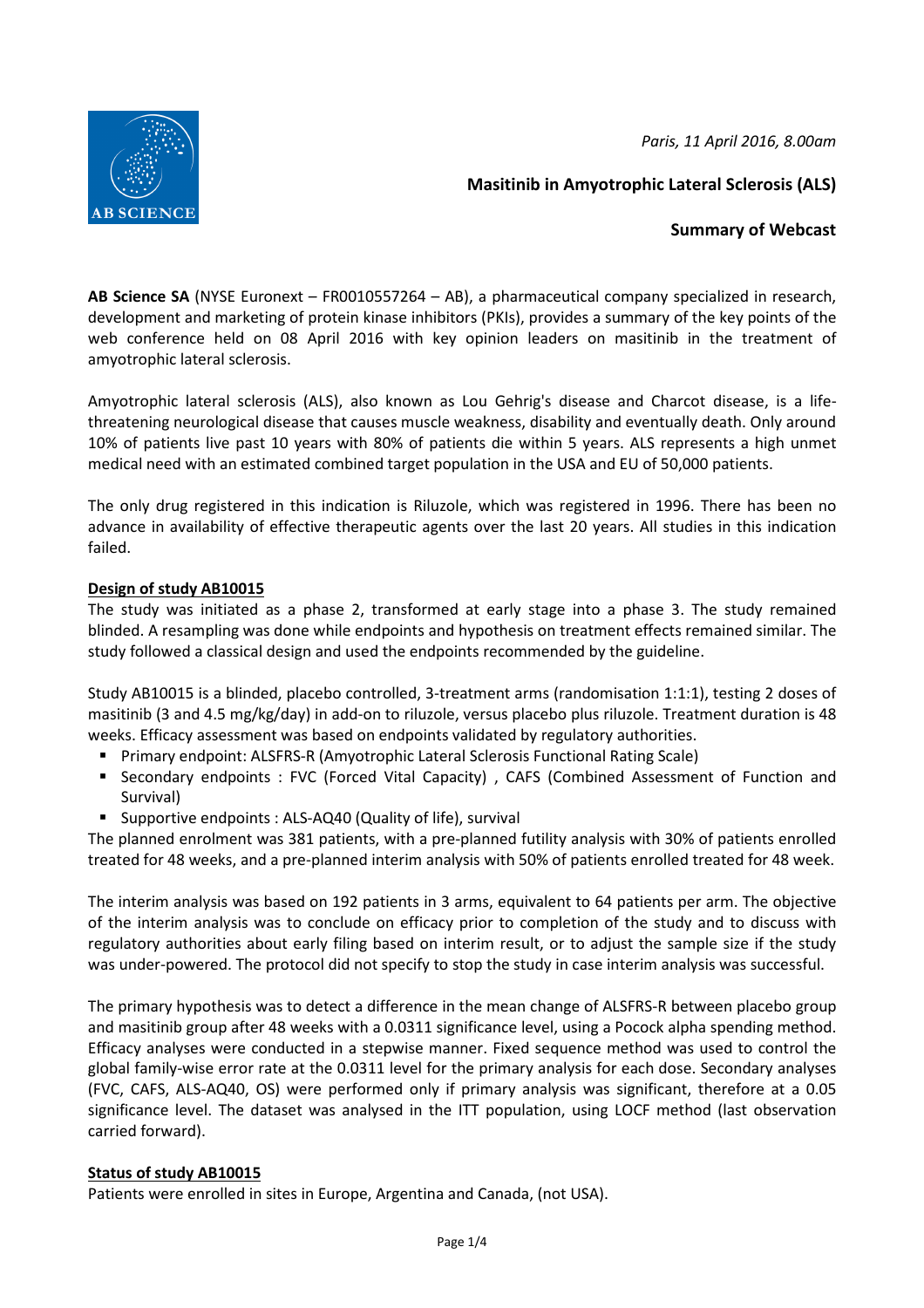The patient recruitment was completed in December 2015 with 392 patients. Recruitment at interim and final analysis was made 2/3 in Europe and 1/3 outside Europe.

## **Next steps**

AB Science will initiate discussion with EMA and FDA regarding the possibility to file for marketing authorization.

### **Outcome of interim analysis**

The study is not stopped at this time for the following reason.

- Obtain more mature survival data
- Obtain long term safety data
- Protect the scenario of conditional approval with condition being that analysis with 392 patients at week 48 is confirmatory

The recruitment is completed therefore there is no impact on recruitment. Follow-up data will be available in Q1 2017.

To protect the follow-up phase of the study, no data can be disclosed at this time such as providing exact pvalue, treatment effect or dose effect which is considered by the authorities as a potential bias.

All precautions were taken to ensure that the follow-up part of the study is unbiased. A procedure was documented describing who performed the analysis and who accessed the interim analysis results. Furthermore, it is not feasible for investigators or patients to predict if treatment received is masitinib+riluzole or placebo+riluzole based on adverse events of masitinib or riluzole. Indeed, most frequent adverse events with masitinib are gastro-intestinal disorders (diarrhea, nausea, vomiting) and skin and subcutaneous disorders (rash, pruritus, erythema) and rarely neutropenia. Riluzole generates the same disorders (diarrhea, nausea, vomiting, and rash, pruritus, erythema) and rarely neutropenia.

The phase 2/3 was a success at the interim analysis based on pre-specified primary endpoint on ALSFRS-R. ALSFRS-R is a validated( $^{1}$ ) rating score for monitoring the progression of disability in patients with ALS, which takes into account both quality of life and survival. Primary analysis in ITT population is successful with p-value <1%. P-value <1% can be considered as a substantial evidence of efficacy based on guideline for registration under single pivotal study. The hypothesis of the study was to detect a difference of around 3 points in ALSFRS-R at week 48 between the two treatment arms with a 0.0311 significance level. The placebo in the ALS studies typically deteriorates by 1 point per month, so 12 points in 12 months. The objective was therefore to detect a 25% difference in deterioration, a difference considered clinically relevant. Given the p-value was below 1%, this means that the treatment effect was clinically significant.

The primary analysis was supported by all sensitivity analyses. The first method of sensitivity analysis was based on reasons for discontinuation and was positive. Different methods of missing data imputation based on the reasons of discontinuation were used, in line with "Guideline. EMA/CPMP/EWP/1776/99 Rev. 1". The second method of sensitivity analysis was based on multiple imputation and was successful. Multiple imputation is a statistical technique based on regression model permitting to analyze data sets that are incomplete because of missing entries, such as discontinuation. Values at week 48 for patients who discontinued are calculated from the values of patients who reach week 48. The simulation is repeated 500 times.

The phase 2/3 was a success at the interim analysis based on the forced vital capacity (FVC)  $^{(1)}$ . FVC is the vital capacity (VC) measured when the patient is exhaling with maximal speed and effort. Significant benefit

 $\overline{\phantom{0}}$ 1

http://www.ema.europa.eu/docs/en\_GB/document\_library/Scientific\_guideline/2015/12/WC500199241.p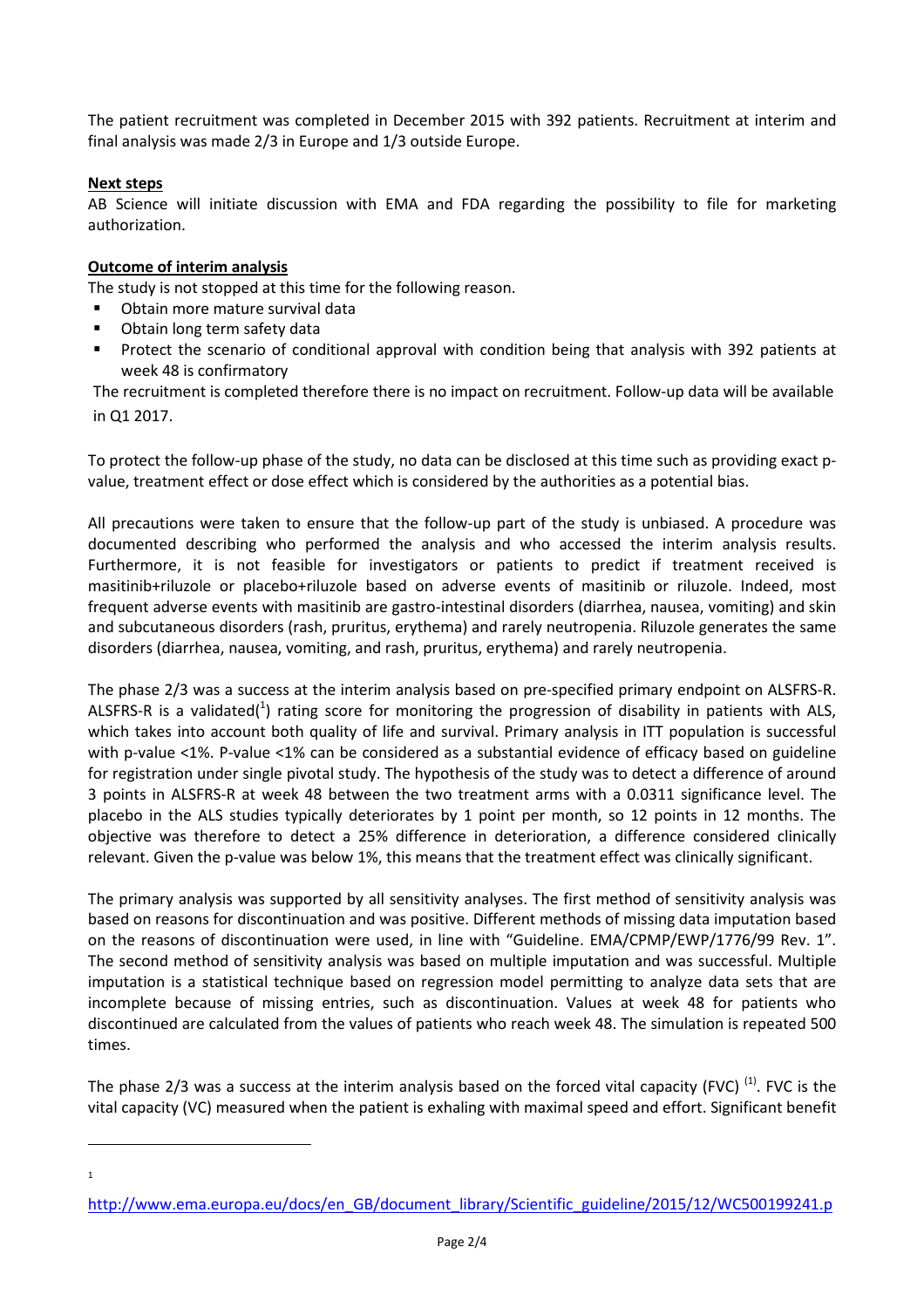confirmed with sensitivity analyses with different data censoring method based on reason of discontinuation.

The phase 2/3 was a success at the interim analysis based on CAFS<sup>(2)</sup>. CAFS ranks each patient against all other patients based on survival time and change in ALSFRS-R score. CAFS is a recognized as a valid endpoint by FDA.

The phase 2/3 was a success at the interim analysis based on ALS-AQ40. ALS-AQ40 is a questionnaire to assess the quality of life.

There was no bias at the interim analysis

- There was no bias in baseline characteristics
- $\blacksquare$  There was no unexpected placebo effect
- **There was no bias due to center effect or country effect.**

The safety profile of masitinib in combination with riluzole appeared acceptable.

- The Independent Data and Safety Monitoring Board (DSMB) reviewed safety data frequently during the study and always recommended the continuation of the study on this basis.
- The frequency of adverse events was comparable between the two treatment arms (for the first dose tested)
- The frequency of serious adverse events was comparable between the two treatment arms (for the first dose tested)
- The frequency of adverse events leading to treatment discontinuation was comparable between the two treatment arms (for the first dose tested)
- One isolated case autoimmune hepatic toxicity was reported. Masitinib can generate ALT increase and riluzole appears to have potential hepatotoxic effects with cytolytic and cholestatic effects and may cause liver dysfunction.
- ALS is a life threatening disease

Furthermore, the safety profile of masitinib is well characterized, The safety database includes over 4,000 patients enrolled in various clinical studies, including more than 2,500 exposed to masitinib.

### **Study rationale**

- Glia is a key therapeutic target in ALS. Indeed, there is a proliferation of microglia and aberrant microglia in ALS patient, and dysfunctional glial cells contribute to progressive motoneuron death in ALS.
- Masitinib targets microgia via M-CSFR1. The IC50 of masitinib on M-CSFR1 is 90nM and masitinib dose of 3 mg/kg/day or 4.5 mg/kg/day provide a concentration above the IC50.
- In-vivo and in-vitro data show that masitinib decreases glia proliferation, astrocytes migration and potently reduces microgliosis (accumulation of microglia cells) in SOD1<sup>G93A</sup> rats. In SOD1<sup>G93A</sup> rats, masitinib reduces motor neuron death and protects motor neuron atrophy.
- Masitinib generated positive preclinical results at therapeutic dose for human. Masitinib delayed the onset of symptoms and improves grip strength in ALS SOD1<sup>G93A</sup> mice. In two randomized, blinded trials, masitinib increased the survival of  $SOD1<sup>G93A</sup>$  rats whether given immediately at the onset of gait abnormalities or 7 days after gait onset.

The phase 2/3 study with masitinib suggests that microglia is a relevant target in ALS.

### **Intellectual property**

 $\overline{\phantom{0}}$ 

<sup>&</sup>lt;sup>2</sup> A new endpoint for ALS clinical trials., Berry JD1, Miller R, Moore DH, Cudkowicz ME, van den Berg LH, Kerr DA, Dong Y, Ingersoll EW, Archibald RRY & al 2013